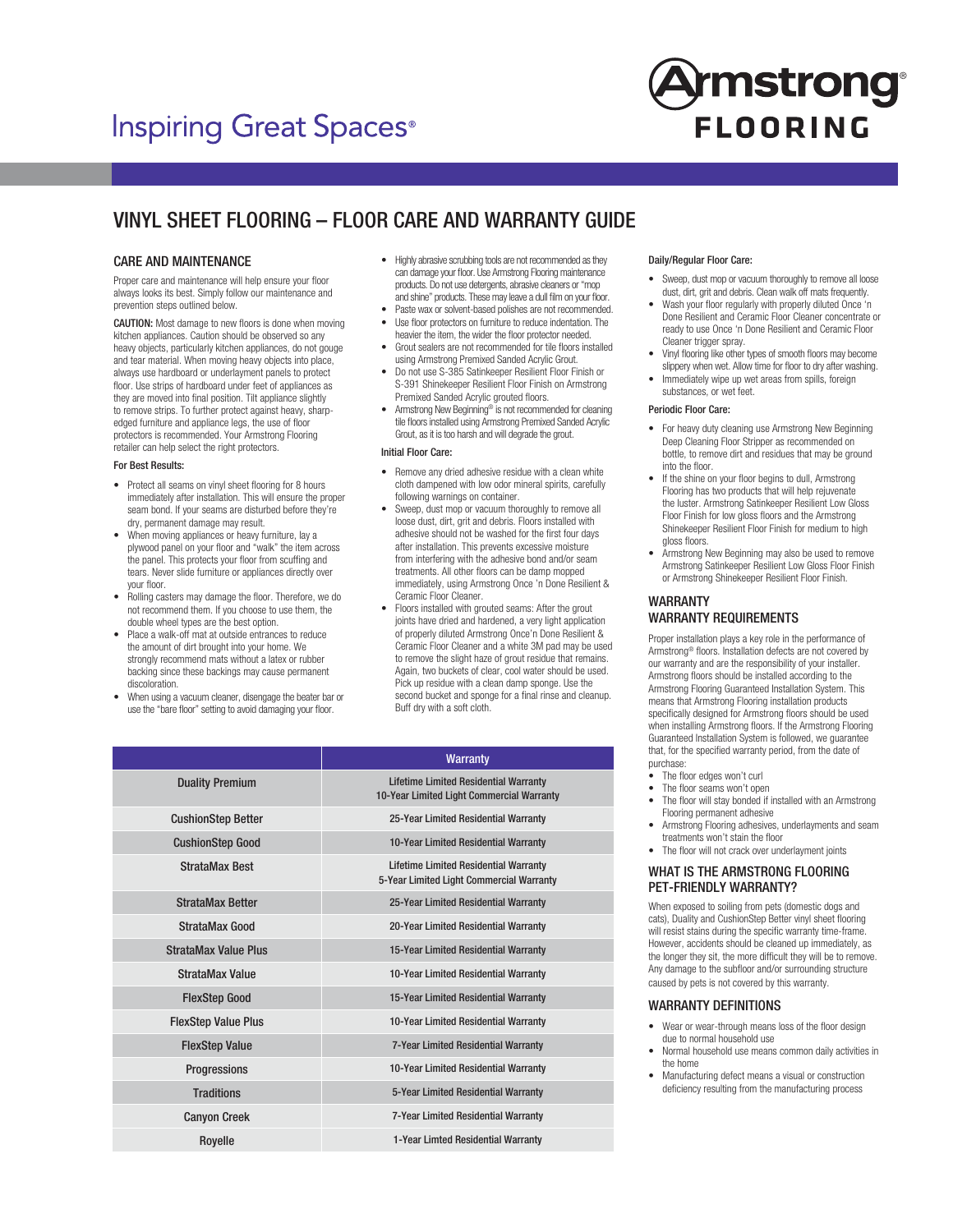## **Inspiring Great Spaces**<sup>®</sup>



#### LIFETIME LIMITED RESIDENTIAL WARRANTY

- For the lifetime of your floor, your floor:
- Will not rip, tear or gouge from normal household use. (Movement of large appliances requires special handling).
- Will not permanently indent when proper floor protectors are used†
- Will not permanently stain from common household stains
- Will not permanently stain from traffic stains including asphalt driveway sealer
- Will not permanently stain from rubber-backed mats
- Will not permanently scuff from shoe soles
- Will not fade or discolor from heat or sunlight
- Will not discolor from topical moisture
- Will not contain manufacturing defects for the lifetime of the product
- Will not wear through for the lifetime of the product\*

Years 1-25 – Material and labor if professionally installed Years 26 – life of the floor – Material only

## 25-YEAR PLUS LIMITED RESIDENTIAL WARRANTY

For 25 years from the date of purchase, your floor:

- Will not rip, tear or gouge from normal household use. (Movement of large appliances requires special handling).
- Will not permanently indent when proper floor protectors are used†
- Will not permanently stain from common household stains Will not permanently stain from traffic stains including
- asphalt driveway sealer
- Will not permanently stain from rubber-backed mats Will not permanently scuff from shoe soles
- Will not fade or discolor from heat or sunlight
- Will not discolor from topical moisture
- Will not contain manufacturing defects for the lifetime of the product
- Will not wear through for the lifetime of the product\*

## 20-YEAR PLUS LIMITED RESIDENTIAL WARRANTY

For 20 years from the date of purchase, your floor:

- Will not rip, tear or gouge from normal household use. (Movement of large appliances requires special handling).
- Will not permanently indent when proper floor protectors are used†
- Will not permanently stain from common household stains • Will not permanently stain from traffic stains including asphalt driveway sealer
- Will not permanently stain from rubber-backed mats
- Will not permanently scuff from shoe soles
- Will not fade or discolor from heat or sunlight
- Will not discolor from topical moisture
- Will not contain manufacturing defects for the lifetime of the product
- Will not wear through for the lifetime of the product\*

## 15-YEAR LIMITED RESIDENTIAL WARRANTY

For 15 years from the date of purchase, your floor:

- Will not rip, tear or gouge from normal household use. (Movement of large appliances requires special handling).
- Will not permanently indent when proper floor protectors are used†
- Will not wear through<sup>\*</sup>
- Will not permanently stain from common household stains Will not permanently stain from traffic stains including
- asphalt driveway sealer
- Will not permanently stain from rubber-backed mats
- Will not permanently scuff from shoe soles
- Will not fade or discolor from heat or sunlight
- 
- Will not discolor from topical moisture<br>• Will not contain manufacturing defects • Will not contain manufacturing defects

## 10-YEAR LIMITED RESIDENTIAL WARRANTY

- For 10 years from the date of purchase, your floor:
- Will not rip, tear or gouge from normal household use. (Movement of large appliances requires special handling).
- Will not permanently indent when proper floor protectors are used†
- Will not wear through\*
- Will not permanently stain from common household stains Will not permanently stain from traffic stains including asphalt driveway sealer
- Will not permanently stain from rubber-backed mats
- Will not permanently scuff from shoe soles
- Will not fade or discolor from heat or sunlight
- Will not discolor from topical moisture
- Will not contain manufacturing defects

## 7-YEAR LIMITED RESIDENTIAL WARRANTY

For 7 years from the date of purchase, your floor:

- Will not permanently indent when proper floor protectors are used†
	- Will not wear through\*
- Will not fade or discolor from heat or sunlight
- Will not discolor from topical moisture
- Will not contain manufacturing defects

## 5-YEAR LIMITED RESIDENTIAL WARRANTY

For 5 years from the date of purchase, your floor:

- Will not permanently indent when proper floor protectors are used†
	- Will not wear through\*
	- Will not fade or discolor from heat or sunlight
	- Will not discolor from topical moisture
	- Will not contain manufacturing defects

## 1-YEAR LIMITED RESIDENTIAL WARRANTY

For 1 year from the date of purchase, your floor: • Will not contain manufacturing defects

#### Armstrong Flooring Residential Warranties

- Cover the flooring material from date of original purchase for the time period specified
- Apply to original purchaser for floors in owner occupied or tenant occupied residences.
- Cover only floors graded as regular or "first quality"
- Are limited to one replacement floor for rip, tear, gouge or discoloration from moisture or underlayment panels (If covered in warranty description above)

## WHAT WILL ARMSTRONG DO IF ANY OF THE ABOVE HAPPENS?

If any of the above should occur within the warranty periods specified above for each flooring product, Armstrong will furnish comparable Armstrong flooring of similar color, pattern, and quality, for either the repair of the defective area or the replacement of the floor, at our option. And, if your floor was professionally installed, Armstrong will also pay reasonable labor costs for the direct repairs or replacement.

## 10-YEAR LIMITED LIGHT COMMERCIAL WARRANTY

*WHAT IS COVERED AND FOR HOW LONG?*

The Armstrong Flooring 10-year limited light commercial warranty means that for 10 years from the date of purchase, the floor listed above:

- Will not permanently stain from common household stains Will not permanently stain from traffic stains including asphalt driveway sealer
- Will not permanently scuff from shoe soles
- Will not fade or discolor from heat or sunlight
- Will not discolor from topical moisture
- Will not contain manufacturing defects

#### Installation

Armstrong Flooring warrants the installation integrity of these products for 10 years from the date of purchase. Installation integrity means that the products are installed according to the Armstrong Flooring Guaranteed Installation manual, F-5061. The F-5061 manual is revised on a yearly basis, and floors must be installed according to the recommendations contained in the issue of F-5061 that is current and available at the time of installation.

#### **T**erme

Within Two Years: If a defect covered by this warranty is reported to Armstrong Flooring in writing within two years of purchase, Armstrong Flooring will supply new material of the same or similar grade sufficient to repair or replace the defective material. Armstrong Flooring will also pay reasonable labor costs.

Within Five Years: If a defect covered by this warranty is reported to Armstrong Flooring in writing after two years but within five years of purchase, Armstrong Flooring will supply new material of the same or similar grade sufficient to repair or replace the defective material. Armstrong Flooring will also pay 50% of the reasonable labor costs.

After Five Years: If a defect covered by this warranty is reported to Armstrong Flooring in writing after five years but within ten years of purchase, Armstrong Flooring will supply new material of the same or similar grade sufficient to repair or replace the defective material. Armstrong Flooring will not pay labor costs. Per the terms above, Armstrong Flooring, at our discretion, reserves the right to recommend a repair as the primary option, if one can be facilitated. Full replacement will only be sought if circumstances exist where repair is not feasible.

Inspection of the material prior to installation is recommended. Armstrong Flooring will not pay labor costs to repair or replace material with defects that were apparent before or noticed at the end of installation. If a defect covered by this warranty is reported to Armstrong Flooring in writing, Armstrong Flooring will provide a onetime only replacement of the floor per unit, and not for multiple complaints of the same nature, for the lifetime of the floor.

#### Exclusions

method

photographs

spike shoes,

protectors

example,

subfloor

• Improper installation

The following are not covered by this warranty: • Improper maintenance

• Buckling of the floor when installed by the loose lay

• Indentation from improper loading including high heels,

• Rolling loads, chairs, or other furniture not using floor

• Failure of the floor to adhere to the subfloor due to, for

• Damage caused by fire, flooding or intentional abuse.

• Moisture, alkaline or hydrostatic pressure from the

• Inappropriate end-user activities

† The heavier the item, the wider the floor protectors should be. \*Wear-through is defined as loss of the floor design due to normal household use

• Differences between products and samples or